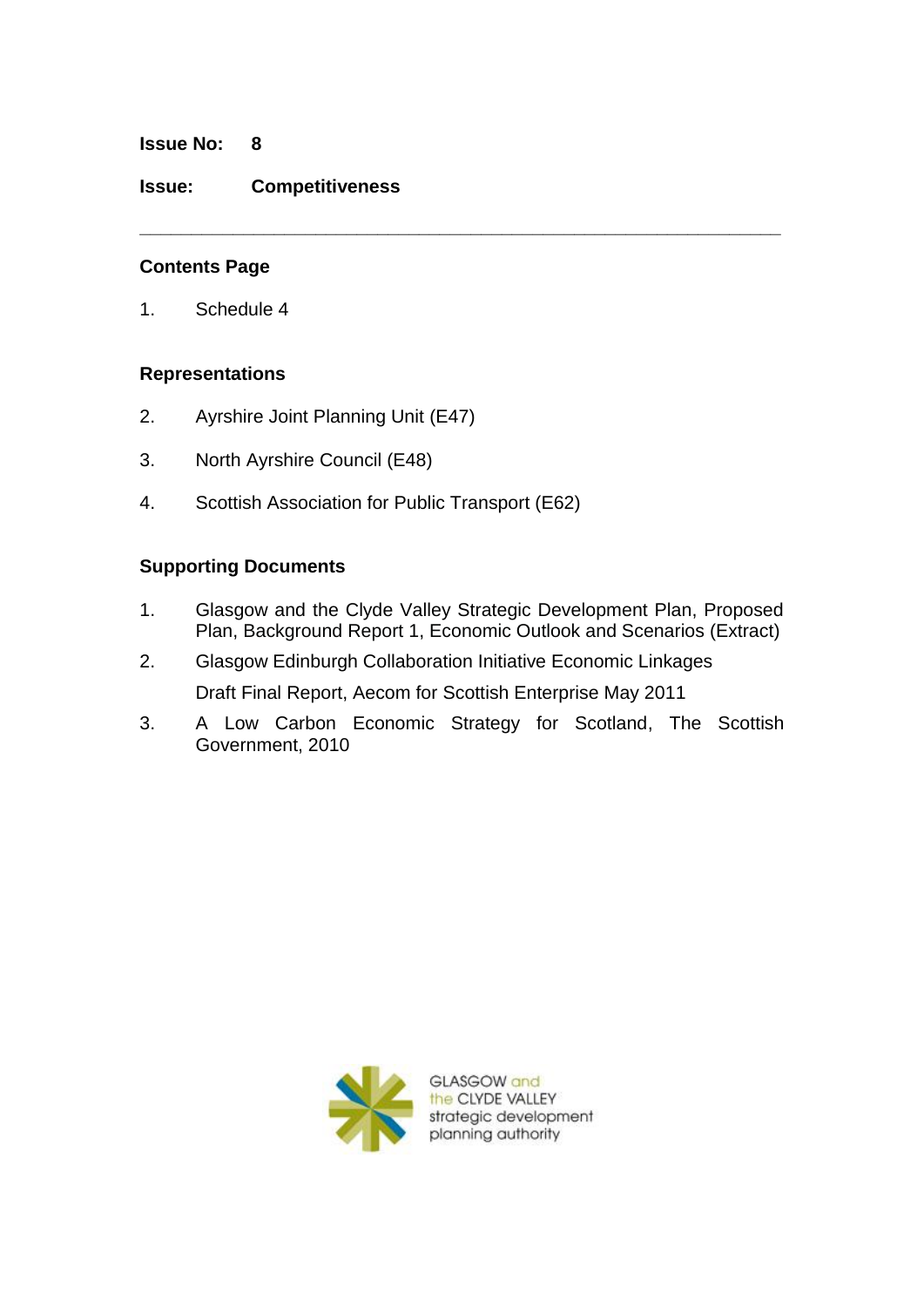| <b>Issue 8</b>                                                                                                                                                                                                                                                                                                                                                                                                                                                                                                                                                                                                                                                                                                                                                                                                                                                                                                                                                                                                                                                                                                                                                                                               | <b>Competitiveness</b>                                                                                       |
|--------------------------------------------------------------------------------------------------------------------------------------------------------------------------------------------------------------------------------------------------------------------------------------------------------------------------------------------------------------------------------------------------------------------------------------------------------------------------------------------------------------------------------------------------------------------------------------------------------------------------------------------------------------------------------------------------------------------------------------------------------------------------------------------------------------------------------------------------------------------------------------------------------------------------------------------------------------------------------------------------------------------------------------------------------------------------------------------------------------------------------------------------------------------------------------------------------------|--------------------------------------------------------------------------------------------------------------|
| <b>Development plan</b><br>reference:                                                                                                                                                                                                                                                                                                                                                                                                                                                                                                                                                                                                                                                                                                                                                                                                                                                                                                                                                                                                                                                                                                                                                                        | <b>Reporter:</b><br>Section 4: Spatial Development<br><b>Strategy Spatial Framework 1</b><br>Competitiveness |
| Body or person(s) submitting a representation raising the issue (including<br>reference number):                                                                                                                                                                                                                                                                                                                                                                                                                                                                                                                                                                                                                                                                                                                                                                                                                                                                                                                                                                                                                                                                                                             |                                                                                                              |
| E47 Ayrshire Joint Planning Unit<br>E48 North Ayrshire Council<br>E62 Scottish Association for Public Transport                                                                                                                                                                                                                                                                                                                                                                                                                                                                                                                                                                                                                                                                                                                                                                                                                                                                                                                                                                                                                                                                                              |                                                                                                              |
| <b>Provision</b><br><b>of</b><br>the<br>development plan to<br>which<br>the<br><b>issue</b><br>relates:                                                                                                                                                                                                                                                                                                                                                                                                                                                                                                                                                                                                                                                                                                                                                                                                                                                                                                                                                                                                                                                                                                      | Spatial Framework 1 Competitiveness (paragraph 4.38,<br>page 23 and paragraph 4.39, page 28)                 |
| Planning authority's summary of the representation(s):                                                                                                                                                                                                                                                                                                                                                                                                                                                                                                                                                                                                                                                                                                                                                                                                                                                                                                                                                                                                                                                                                                                                                       |                                                                                                              |
| E47 Ayrshire Joint Planning Unit, E48 North Ayrshire Council<br>Given its location and proximity, Ayrshire's role in adding to the critical economic<br>mass and agglomeration economies of the Glasgow conurbation should be<br>recognised in the same way as Edinburgh which is fully acknowledged as an<br>opportunity to be developed. In particular Ayrshire's role in relation to the<br>recognised need to attract skilled labour to service the skill needs of the new<br>growth sectors should be recognised and facilitated through improved transport<br>links between Ayrshire and Central Glasgow.<br><b>E62 Scottish Association for Public Transport</b><br>Querying the likely transport implications of some of the city-region's future low-<br>carbon economy particularly that 'people will commute further and wider to take<br>up employment in key economic growth locations'. This contradicts evidence from<br>the National Travel Survey of reducing levels of internal personal travel and a shift<br>away from traditional commuting peaks as more people work as least part of their<br>time at home and also spread the times of commuting and other trips related to<br>work. |                                                                                                              |
| Modifications sought by those submitting representations:                                                                                                                                                                                                                                                                                                                                                                                                                                                                                                                                                                                                                                                                                                                                                                                                                                                                                                                                                                                                                                                                                                                                                    |                                                                                                              |
| E47 Ayrshire Joint Planning Unit, E48 North Ayrshire Council<br>Text should be added to page 23 to recognise the wider city region functions<br>provided by Ayrshire and text added to paragraph 4.39 to recognise A737 corridor<br>improvements.                                                                                                                                                                                                                                                                                                                                                                                                                                                                                                                                                                                                                                                                                                                                                                                                                                                                                                                                                            |                                                                                                              |
| <b>E62 Scottish Association for Public Transport</b><br>Questions the view set out in paragraph 4.28 that 'people will commute further<br>and wider to take up employment in key economic growth locations.'                                                                                                                                                                                                                                                                                                                                                                                                                                                                                                                                                                                                                                                                                                                                                                                                                                                                                                                                                                                                 |                                                                                                              |
| Summary of responses (including reasons) by planning authority:<br>E47 Ayrshire Joint Planning Unit, E48 North Ayrshire Council<br>the Glasgow and the Clyde Valley Strategic Development Planning Authority<br>reject the proposed modifications as it considers                                                                                                                                                                                                                                                                                                                                                                                                                                                                                                                                                                                                                                                                                                                                                                                                                                                                                                                                            |                                                                                                              |
| the real focus of the Ayrshire representations to be on their transport                                                                                                                                                                                                                                                                                                                                                                                                                                                                                                                                                                                                                                                                                                                                                                                                                                                                                                                                                                                                                                                                                                                                      |                                                                                                              |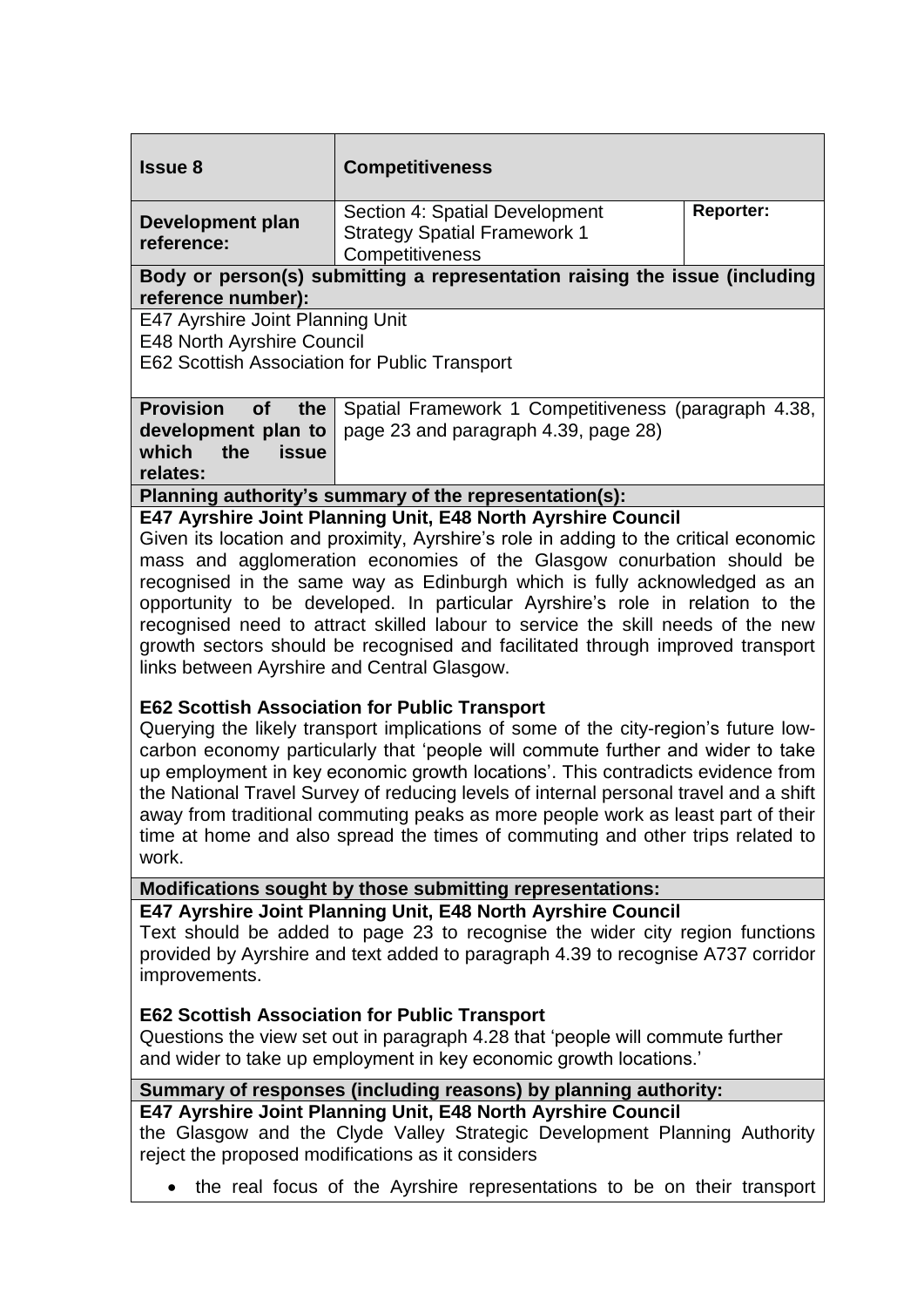linkages (amendments to paragraph 4.39 being their particular focus) and seeking Glasgow and the Clyde Valley Strategic Development Plan Proposed Plan justification for priority investment in key transport schemes in Ayrshire.

- in order to achieve that objective, recognition in the Proposed Plan of Ayrshire's economic linkages is sought.
- economic and social interaction between the Ayrshire sub-region and the city-region are well-established in terms journey-to-work, retail and social trips.
- Section 4 Spatial framework 1 (page 23) has a specific focus on fostering increasing economic linkage between Scotland's two major city-regions – the Glasgow and Edinburgh city-regions, for the reason of collaboration to build economic markets.
- it does not seek to elaborate upon established connections between the city-region and other sub-regions such as Ayrshire. Argyll and Bute, Falkirk, and Dumfries and Galloway all have similar economic and social interaction with the Glasgow city-region, but are also not highlighted, even though some of their interaction is equal to that of the Ayrshire sub-region.
- it is not within the mandate of the Glasgow and the Clyde Valley Strategic Development Planning Authority to identify and promote priority transport proposals in Ayrshire or any other adjoining area – that falls to the relevant councils to those areas.
- it is for the Glasgow and the Clyde Valley Strategic Development Planning Authority to acknowledge the relevant interrelationships with adjoining council areas and the relevance of these interrelationships.
- the Proposed Plan does so in paragraph 4.39 and in paragraph 4.41, Diagram12 (Corridors R9, R10 and R11) and Schedule 4 (Corridors R9, R10, R11) where Ayrshire linkages are integral parts of Strategic Transport Projects Review Projects 22, 24 and 26.

### **E62 Scottish Association for Public Transport**

These proposed modifications/queries are rejected by the Glasgow and the Clyde Valley Strategic Development Planning Authority as it considers

- the Proposed Plan sets out a future city-region economy founded on rebalancing the current services-focused bias towards a long-term focus on low-carbon and new 'green' technologies/services (page 9, Diagram 5) and Background Report 1 (Supporting Document 1).
- as part of this future economy, it is anticipated (Aecom 2011) that the cityregion, in comparison to the Edinburgh city-region (paragraph 4.26 to 4.28), will likely develop its low-carbon economy with a greater proportion of research and development, manufacturing, utilities and resources development within its economic structure (Supporting Document 2)
- based on the aforementioned research (Aecom 2011) conducted for the Glasgow/Edinburgh Collaboration Initiative (Supporting Document 2), this difference in economic structure, whilst fully in line with the Scottish